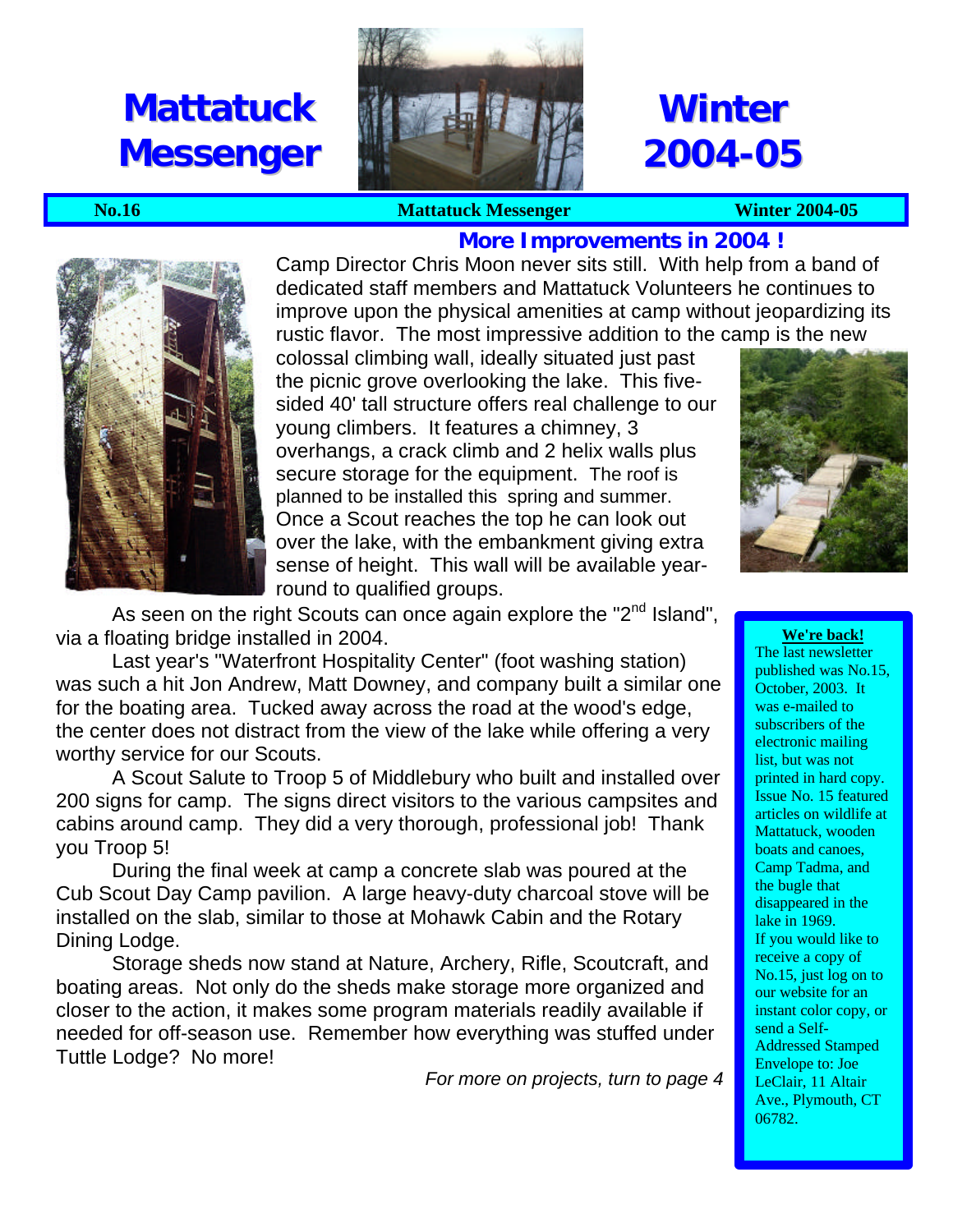#### **Page 2** Mattatuck Messenger No.16 Medicine 2004-05

# **Monahan and Reed Honored by Council**

Bruce Monahan of Naugatuck and Robert Reed of Terryville received the Silver Beaver Award October 18 at the annual Connecticut Rivers Council Scouters Recognition Dinner. The Silver Beaver Award, first presented in 1930, is the highest honor a local council can bestow on an individual.



Monahan (shown at left climbing a tree he's about to cut) is an Assistant Scoutmaster in Troop 102, Naugatuck. This 35-year veteran was a Webelos Leader, Troop Committee Chairman, Order of the Arrow Chapter Advisor and Takachsin Training staff member. He led six trips to Philmont Scout Ranch, one to the

Florida Sea Base, and to the 1981 National Jamboree. Bruce is an active member of the Mattatuck Volunteers.

The last three camp directors credited part of their success to having Rob Reed (right) helping to run the business side of camp. Rob, a leader of Troop 75 Terryville for 20 years, is currently the

Scoutmaster, and serves as Treasurer of the Mattatuck Volunteers. He led two treks to Philmont and has served on the national training staff for climbing.



# **Farewell Blue Trail**

In an effort to reduce costs the Connecticut Rivers Council has re-aligned its twelve districts into eight. For instance, the old Blue Trail District has been disbanded, with most towns merging with the old Tunxis District to form the new "Northwest Hills District". The remaining towns, Middlebury and Watertown, moved over to join the old Mattatuck District's towns to form the "Mad River District". Roland Miller is Chairman of the Northwest Hills District and former Mattatuck Volunteers Chairman Frank Rodrigues is Chairman of the Mad River District.

Blue Trail was a small district with the reputation for strong fund raising efforts, excellent activities, and well-trained leaders. It served as training ground for many newly hired executives.

Let's hope the best of what each district had to offer is blended to make Scouting even stronger in Connecticut Rivers Council.

## **OA Chapter Split**

With the re-alignment of the districts it was inevitable that our OA Chapter would be split and organized along district lines. The Mattatuck Chapter is now smaller, having lost most of the troops from the former Blue Trail District. Our Chapter Advisor, Blair Albrecht, moves to the Northwest Hills District. David Talmadge of Wolcott has taken over as Mattatuck Chapter Advisor. Current Chief is Mike Casey of Waterbury.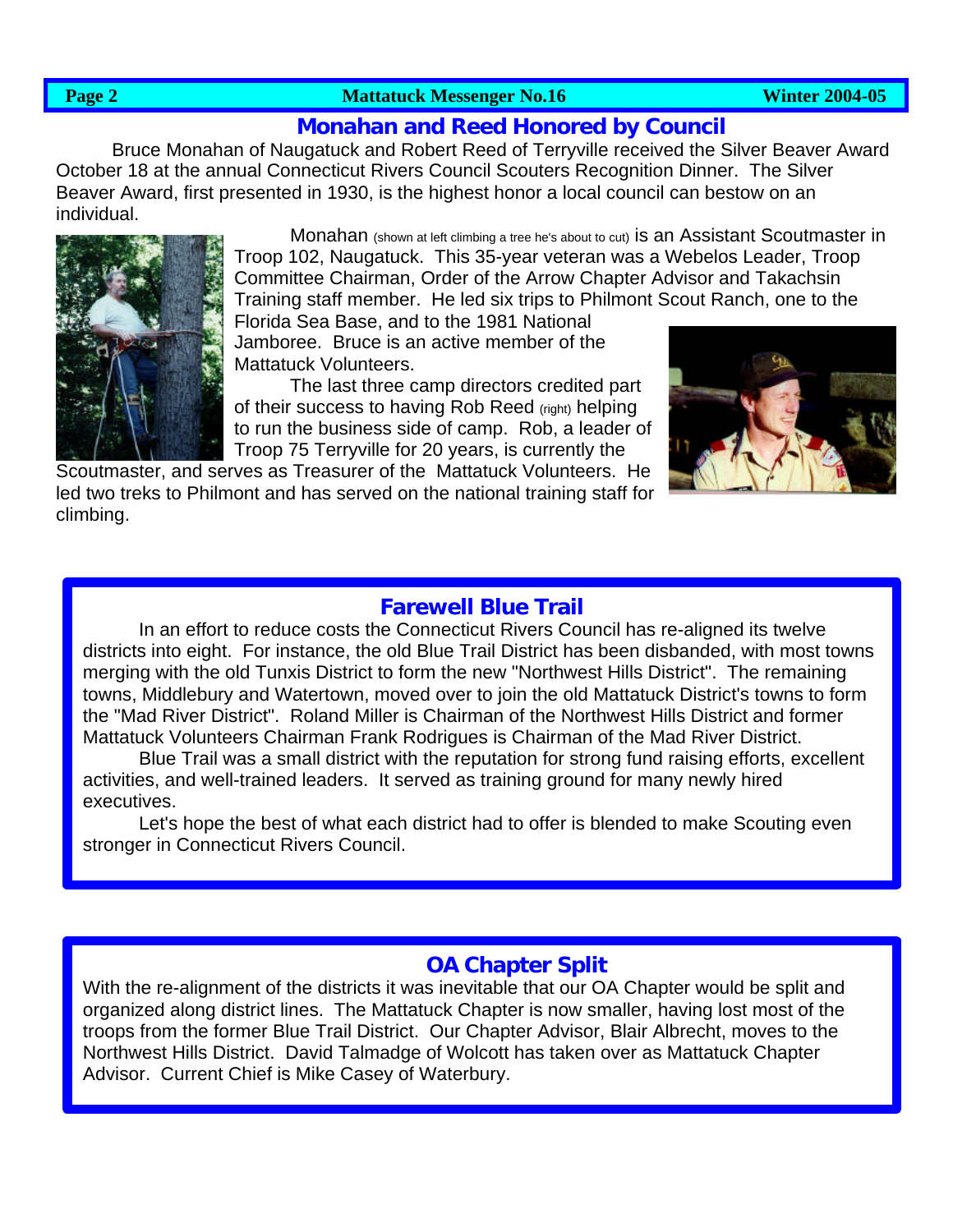### **Page 3** Mattatuck Messenger No.16 Mattatuck Messenger No.16 Winter 2004-05

# **Trailblazer Richard Giacin**

By Bruce Wayne

While picking mushrooms along a roadside in Florida years ago my buddy Ray said to his family friend Dick Giacin, "Uncle Dick, that sign says 'Private Property'". Peering over the top of his



glasses Dick replied, "Sonny boy, those are some of the best places". Perhaps what we liked best about Dick was that he was this saintly old sage with a streak of the devil in him. Like Huckleberry Finn in a Santa Claus suit, he was good at Scouting because he never forgot what it was like to be a boy, perhaps because even at his advanced age he was still a boy at heart. You never knew what was going to come out of his mouth or out the back of his blue van, which was stuffed with gadgets.

To be a construction foreman fifty years ago you had to be tough or smart. Dick was both. Yet this gruff burly man had a soft

spot for kids.. Wherever Dick went children called him Santa and were drawn to him. He'd ask, "Did you like the doll I brought you last year?" or "Did you like that truck I brought you?" (of course, every little girl got a doll and every boy got a truck). Dick played Santa at many charity functions, and was even transported to Lake Quassapaug Amusement Park in a helicopter on at least on occasion. He played the part well and loved the attention and the happiness it brought the children.

The summer of 1973 Dick Giacin and Joe George started their volunteer service to the summer camp program. They lived in Pershing Cabin and did everything from make toast in the dining hall to cut grass. After a few years the lawns got looking better and better. (The toast stayed the same.) Dick counseled Fishing Merit Badge in the afternoon. On weekends and Wednesdays the dynamic duo commanded the parking lot. It started out as an Order of the Arrow project but soon evolved into a Giacin-George-LeClair project.

Well into his 60's and 70's Dick could work a teenager into the ground. He was strong, inventive, and efficient. There was rarely a wasted motion when he worked. Did I mention strong? He was powerful.

Nobody generated more laughter in camp, or dried more tears, than Dick Giacin. One of Dick's prime duties was to convert homesick Scouts in to happy Scouts. This was usually done by bringing the boy out fishing in a boat, and getting the kid a good-sized fish. Few Scouts were disappointed, because Dick knew where all the fish lived.

In winter Dick would travel from cabin to cabin, dressed in a bright red plaid wool jacket and inflatable "Mickey Mouse" boots, which he purchased for his winter fishing trips to Lake Champlain. At the cabins Dick would break out a box of games and stunts to fascinate the Scouts. He was at camp almost every weekend.

Back in 1981 it was time to pick a name for the new camp support group we were forming. With tongue in cheek someone suggested "The Sons of Dick Giacin". We all laughed, but it would have been an appropriate name. We all followed him like sons and when the new group, called the Mattatuck Volunteers took on the massive amphitheater project as its first job, Dick was the glue that kept the group together and kept us going. The peninsula between the diving boards and the boat docks, a popular fishing spot, is named "Giacin Point" to honor our dear friend.

#### **At the 2004 Annual Meeting of the Connecticut Rivers Council the Mattatuck Volunteers were thanked and recognized for outstanding service to Scouting and Camp Mattatuck.**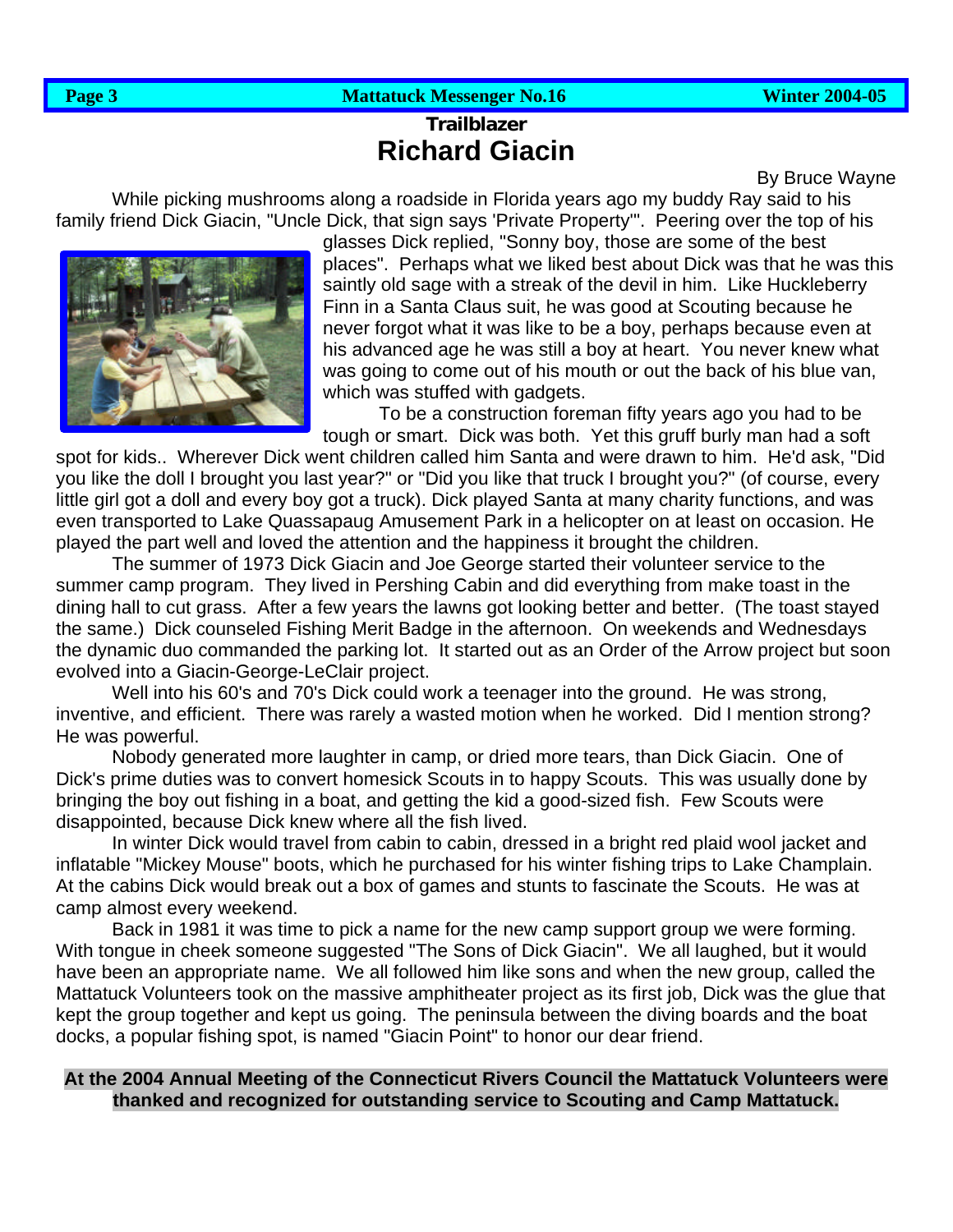# **In Memoriam Robert Griffin**

In the same year that we lose the Blue Trail District, we had to say goodbye to one of its strongest supporters, Mr. Robert Griffin of Woodbury. A tireless fundraiser and leader, Mr. Griffin served as District Chairman and as President of the old Mattatuck Council.

Among his many contributions to Scouting is Griffin Cottage, the camp director's home at Camp Mattatuck. Mr. Griffin passed away in September, 2004.

# **Projects** *(continued from page 1)*

*An update from Camp Director Christopher J.Moon…*

- In the fall, we installed the two grills at the pavilion in Memory of Paul Lukens, the late Scoutmaster of Troop 5, Middlebury and Order of the Arrow Chapter Advisor.
- The volunteers paid for a heater in the Dining Hall kitchen. Installed by Matt Downey and Ralph Grondin, it will make winter events like Klondike Derbies much easier to serve food and clean up.
- Vin Ferry bought two rowboats for camp and the council bought 4 more, so we will have 6 new Starcraft boats thanks them as well as some generous help from Norman's Marine in West Hartford.
- Members of the Mattatuck Volunteers staffed the Christmas tree farm and took in over \$2000 which will go towards more new trees as well as equipment to further improve the tree farm.

# **Memories of the Viking Patrol**

As a Scout in the 1930's my dad was in the Fox Patrol, and that patrol stayed in existence all the way until 1963, two years before I became a Boy Scout. The Patrol Leader in 1963 was named Nathaniel Ericson, so naturally the boys decided to change the patrol name to "Viking". One of the dads made a beautiful metal spike and had it chrome plated. The spike's hollow end fit perfectly on a rubber bicycle handle that stood at the top of our patrol flag staff. Each week we took that point off the pole, stored it in a special cloth bag, and brought it home for safe keeping. The troop collected 10-cents a week for dues at that time, but the Vikings collected 15 cents. The extra nickel was recorded carefully in a patrol logbook and the coins went in a cloth bag. When the next camping trip came around the weekly dues was used to offset food costs.

We were very competitive; much more than the Scouts I know today. Our chief rival was the Eagle Patrol, and the two groups usually battled for the lead in everything. At the 1967 Mattatuck Council Show at the Bethlehem Fairgrounds our troop demonstrated dutch oven cooking. During the Eagle's watch the charcoal got to it's peak temperature, was fanned by a steady breeze, and melted the bottoms out of our cast aluminum ovens! The molten aluminum flowed like lava, and the Vikings got a good laugh out of it.

Despite our rivalry, the Eagles and Vikings went on two winter hikes together in consecutive winters. We walked from our homes several miles, met at the trailhead, hiked three miles into the woods, ate lunch, played a form of hockey with sticks and cans on a frozen swamp, and returned home sopping wet, cold, and tired. On one of the hikes I fell so many times on the slick trails I broke two thermos bottles. There was no adult supervision and no Tour Permit, but somehow we survived.